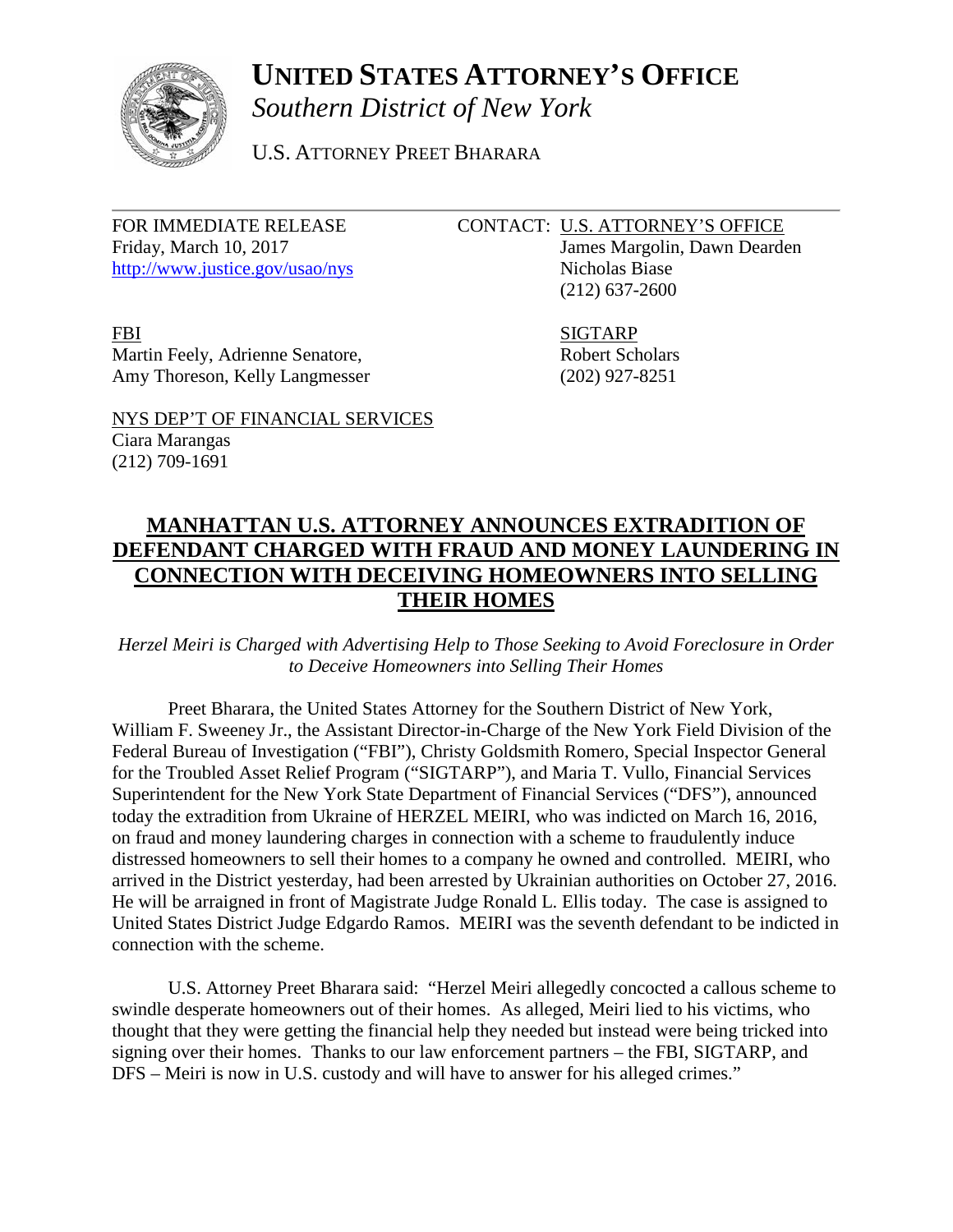Assistant Director-in-Charge William F. Sweeney Jr. said: "When desperate homeowners fall prey to false relief schemes, their vulnerabilities are often exploited by those who seek to benefit from their misfortune. As alleged, Meiri's behavior caused serious damage to struggling families who unknowingly funded his extravagant scheme. The FBI continues to support partnerships within the financial industry and law enforcement as we work together to combat this serious crime."

Special Inspector General for TARP Christy Goldsmith Romero said: "Herzel Meiri is charged with preying on struggling homeowners trying to avoid foreclosure. Meiri and his coconspirators allegedly promised victims mortgage modifications when in fact they were swindling them out of their homes. SIGTARP thanks U.S. Attorney Bharara, Superintendent Vullo, and the FBI for their commitment to protecting taxpayers from TARP-related crime."

DFS Financial Services Superintendent Maria T. Vullo said: "These allegations paint the portrait of a con artist who cold-heartedly preyed on financially distressed homeowners – some of whom are among our most vulnerable – to satisfy his selfish greed. The Department of Financial Services is proud to have worked with our fellow law enforcement partners in helping to bring this defendant to justice."

According to the allegations in the Fourth Superseding Indictment, which was unsealed in November 20[1](#page-1-0)6, as well as the Complaints previously filed in this action<sup>1</sup>:

Since at least 2013, MEIRI and his co-defendants have defrauded distressed homeowners throughout the Bronx, Brooklyn, and Queens. MEIRI and others falsely represented to these homeowners – some of whom were elderly or in poor health – that they could assist them with a loan modification or similar relief from foreclosure that would allow the homeowners to save their homes. But rather than actually assisting these homeowners, the defendants deceived them into selling their homes to Launch Development LLC ("Launch Development"), a for-profit real estate company owned and controlled by MEIRI.

MEIRI and others lured victims through Homeowners Assistance Service of New York ("HASNY"), which purported to provide assistance to homeowners who were seeking to avoid foreclosure of their homes. As part of the scheme, MEIRI directed employees of Launch Development to solicit owners of distressed properties and invite them to meet with HASNY representatives so that they could learn more about avoiding foreclosure and saving their homes.

When a homeowner arrived at the HASNY office, he or she met with a co-conspirator, who typically advised the homeowner that HASNY could assist him or her with a loan modification. In other cases, the homeowner was advised that a loan modification could not be completed, but that the homeowner could engage in a type of short sale in which the homeowner would sell the property to a third party, Launch Development, and then within approximately 90 days arrange for a relative of the homeowner to repurchase the property from Launch Development. Homeowners were typically advised that they could remain in their homes throughout the entire process. At the closing that followed, a homeowner who had been led to believe that he or she was about to receive a loan modification or transfer the property to a trusted relative was encouraged to sign documents presented by another co-conspirator, which in

<span id="page-1-0"></span> $1$  As the introductory phrase signifies, the entirety of the text of the Indictment and the Complaints, and the description of the Indictment and the Complaints set forth herein, constitute only allegations, and every fact described should be treated as an allegation.